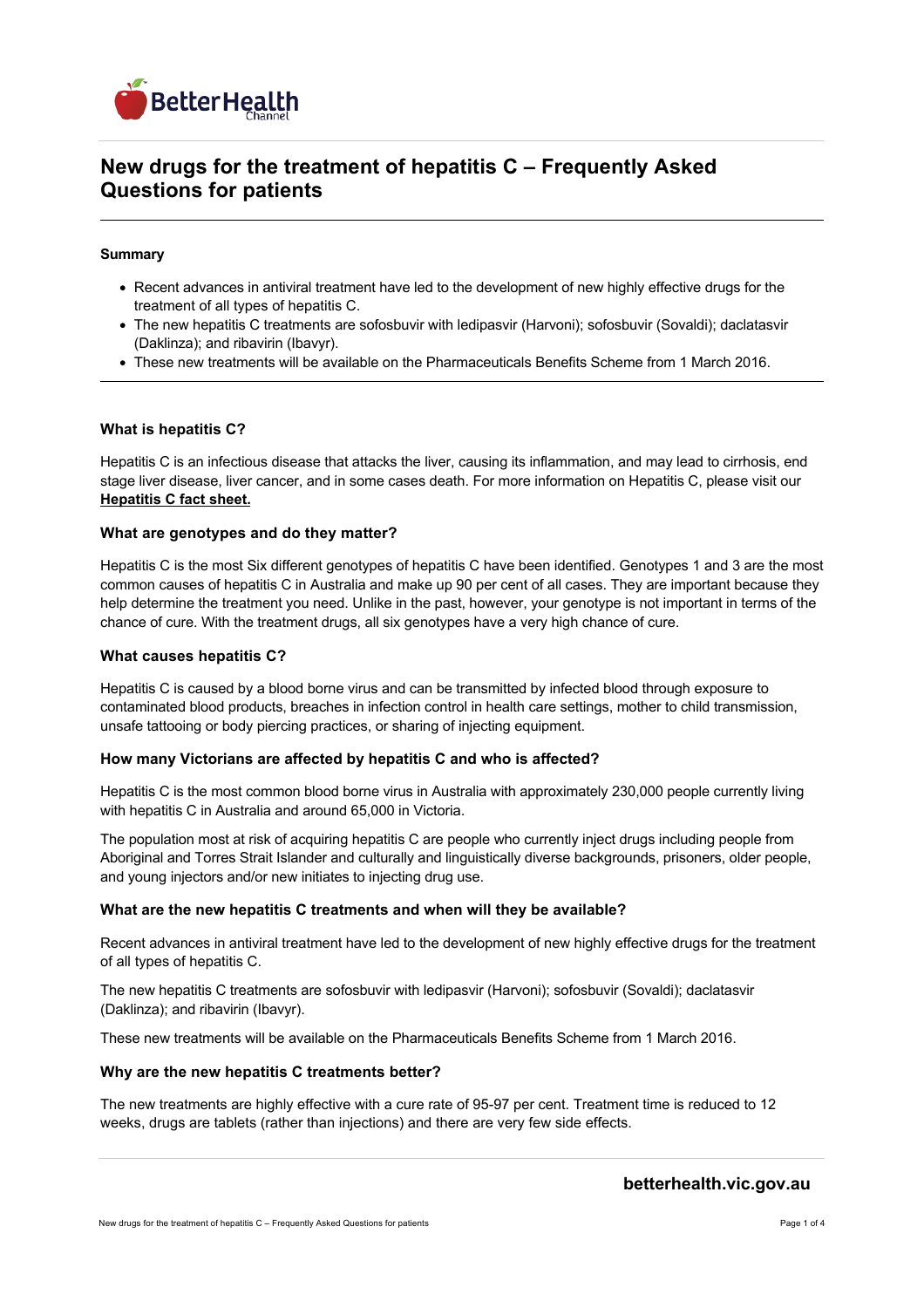This is a major change from just a few years ago, when hepatitis C treatment time was from six to twelve months, with toxic side effects, and only a 50 percent chance of being cured.

This means that people newly diagnosed with hepatitis C, as well as those who have been living with chronic hepatitis C for many years, will now have access to a fast, effective and well-tolerated cure.

## See our video: **[Hepatitis C Cure - what it means for Victorians](https://www.betterhealth.vic.gov.au/health/videos/Hepatitis%20C%20Cure)**

## **What does treatment with the new drugs involve?**

The drugs are easy to take and are taken orally.

Treatment time is usually 12 weeks. However this may range between 8 and 24 weeks for a complete course of treatment, depending on the patients genotype, whether the patient has cirrhosis, treatment history and which of the drug combinations the prescriber chooses to use.

# **Who will be able to access the new drugs? Are there any restrictions?**

The new drugs are available to all people 18 years and older. People under 18 years of age with hepatitis C should stay in touch with their GP, or contact the Royal Children's Hospital.

## **Can injecting drug users access the new drugs?**

Yes, there are no restrictions linked to former or current injecting drug use.

## **How much will it cost patients to access the new drugs?**

The Pharmaceutical Benefits Scheme listing means that hepatitis C patients will only pay the normal co-payment for the new drugs. The co-payment is currently worth \$6.20 for patients with concessional healthcare cards and \$38.30 for general patients without concessional healthcare cards, per drug, per month. For some patients needing three drugs, for example, the co-payment will therefore be \$114.90 per month, or \$18.60 per month concession.

More information on co-payment charges can be found on the **[Commonwealth Department of Health's](https://www.betterhealth.vic.gov.au/www.pbs.gov.au/info/about-the-pbs#What_are_the_current_patient_fees_and_charges)  website**

# **Who can prescribe the new drugs?**

A section 85 listing on the Pharmaceutical Benefits Scheme will allow general practitioners, as well as specialists, to prescribe the new treatments. This means that people with hepatitis C will be able to be treated by a general practitioner in the community. However, people with more advanced care needs, such as cirrhosis, may still need to see a specialist.

# **Will a specialist need to be involved?**

In order to prescribe, general practitioners including physicians with expertise in viral hepatitis, will be required to first consult with a gastroenterologist, hepatologist or infectious diseases physician to ensure patients with liver disease or other complex needs are appropriately referred to specialist care. A face to face consult with the specialist is not required and patients with complex needs will likely be referred to specialist care where appropriate.

Patients affected by hepatitis C with severe or advanced liver disease may still need to access the treatments under the care of a specialist - such as a gastroenterologist, hepatologist, or an infectious disease physician with experience in treating chronic hepatitis C infection.

# **Will community pharmacies be able to dispense these new hepatitis C drugs?**

Community pharmacists will be able to dispense the drugs. However, because these are new drugs, it may take time for pharmacies to order in sufficient stock to meet demand.

This means that patients may need to wait a couple of days after providing their script for the drugs to be available from their local pharmacy.

# **Will the drugs be available by 1 March 2016**

# **betterhealth.vic.gov.au**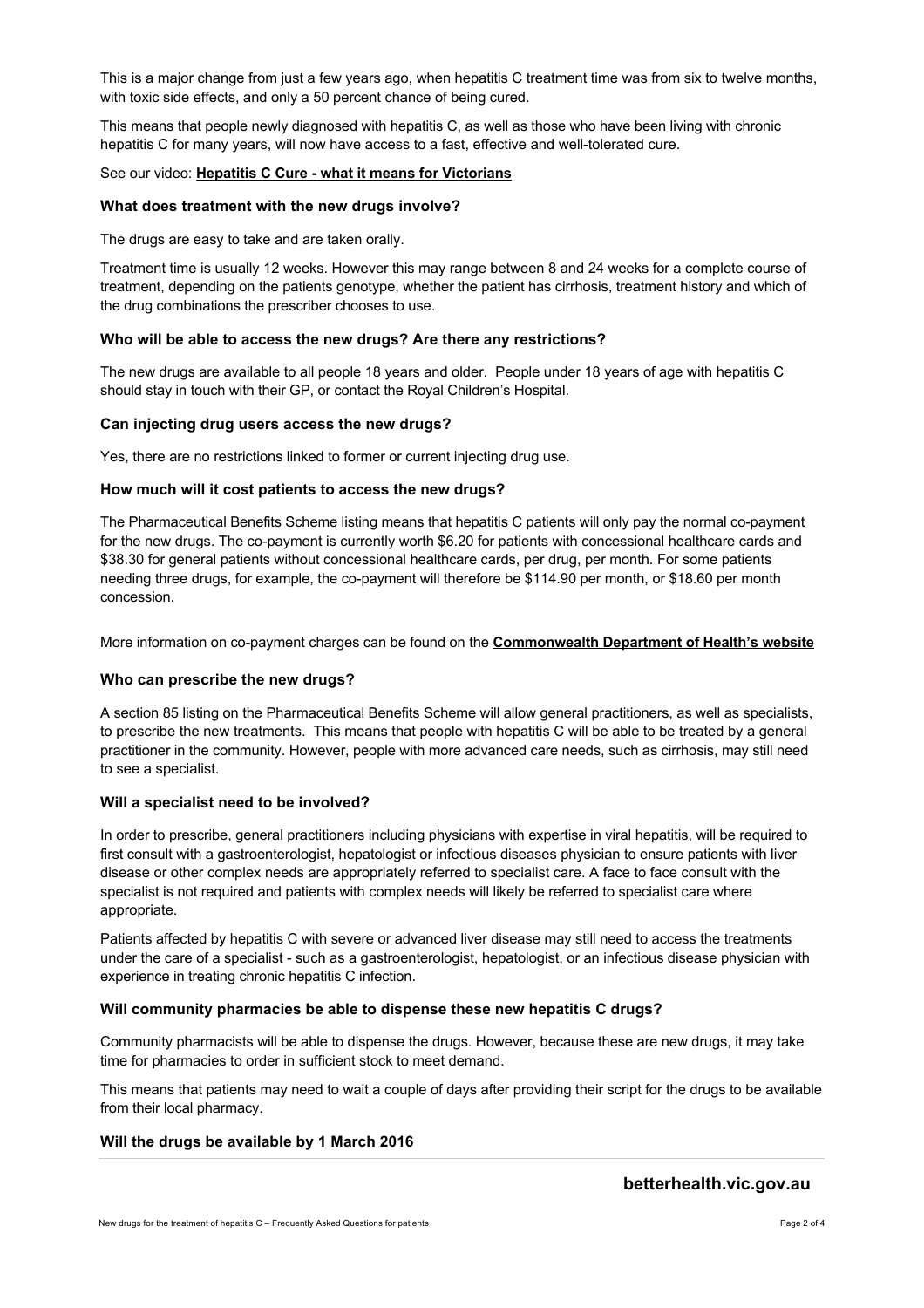Although the drugs will be available for prescribing through the Pharmaceutical Benefits Scheme, it may be that not all GPs or pharmacists are fully aware of the new treatments by that date. This means there may be some delay in some areas in accessing the drugs from your local GP. However, the Victorian Government is working with doctors, services and hospitals to ensure these delays are minimised as much as possible.

# **Can prisoners access the new drugs?**

Prisoners and those in custodial settings will have access to the new hepatitis C drugs through existing arrangements within the Pharmaceutical Benefits Scheme Highly Specialised Drugs Program.

## **Where can I go if I have further questions, or need more information?**

Your local GP and pharmacist can provide you with more information on the new treatments, including if they

## are right for you. **[To find a GP, please click](https://www.betterhealth.vic.gov.au/servicesandsupport)  here**

- The Victorian Government funds a range of community organisations to provide information, care and support to people living with hepatitis C, and on the new treatments. For more information, please visit:
	- Hepatitis Victoria's [website](http://www.hepvic.org.au) or their Hepatitis Infoline on 1800 703 003

or refer to the Hepatitis Victoria, PBS [factsheets](http://www.hepvic.org.au/page/12/hepatitis-c-what-is) and list of [questions](http://www.hepvic.org.au/news/2097/new-hepatitis-c-medications-from-march-2016) to ask your local GP or pharmacist.

- **[Harm Reduction](http://hrvic.org.au) Victoria** Tel: (03) 9329 1500
- **[Victorian Aboriginal Community Controlled Health](http://www.vaccho.org.au/resources/sh/)  Organisation**
- **[Australian Society for HIV, Viral Hepatitis and Sexual Health](http://www.ashm.org.au/)  Medicine**
- **[The Federal Department of](http://www.health.gov.au/internet/main/publishing.nsf/Content/portal-Hepatitis%20C)  Health**
- Hepatitis Victoria provides a **[list of liver clinics and liver specialists in](https://engonethepvic.blob.core.windows.net/assets/uploads/files/Liver%20clinics%20and%20Liver%20specialists%20Feb%2016-Final.pdf)  Victoria**
- Melbourne Sexual Health Centre Tel: 1800 032 017 (Toll-free from outside Melbourne metropolitan area only)
- Multicultural Health and Support Service Tel: (03) 9418 9929
- DirectLine Tel. 1800 888 236 for information about where to get clean needles and syringes for drug users
- Communicable Disease Prevention and Control Unit, Department of Health Victoria Tel. 1300 651 160
- **[Australian Society for HIV, Viral Hepatitis and Sexual Health](http://www.ashm.org.au/HCV)  Medicine**
- **[Education and Resource Centre at Alfred](http://www.alfredhealth.org.au/Department.aspx?ID=140)  Health**